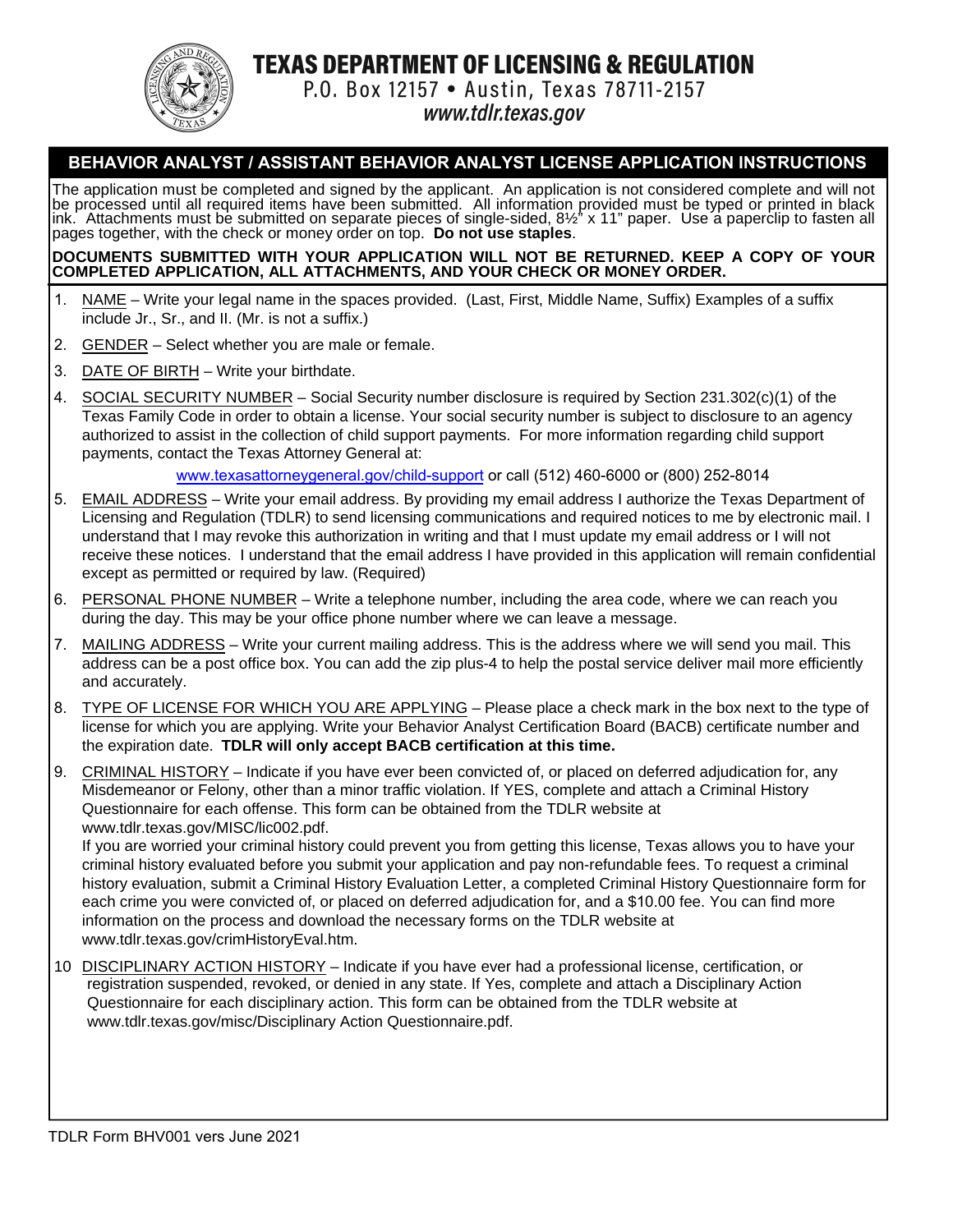11. STATEMENT OF APPLICANT - Carefully read the statement before dating and signing your application. The law and rules you must comply with are on TDLR's Behavior Analysts web page.

#### **APPLICATION INFORMATION FOR MILITARY SERVICE MEMBERS, MILITARY VETERANS AND MILITARY SPOUSES**

The Texas Department of Licensing and Regulation recognizes the contributions of our active duty military service members, their spouses, and veterans. If you want to use one of the licensing options available to military service members, military veterans and military spouses, please complete the **Military Service Member, Military Veteran or Military Spouse Supplemental Application (TDLR form MIL001)** and attach it with your license application. The form is located on the TDLR website at: http://www.tdlr.texas.gov/misc/militarysupplemental.pdf.

If you have additional questions about qualifications, training or experience requirements relating to occupation licensing for military service members, military veterans or military spouses please go to the TDLR Military Information web page at: http://www.tdlr.texas.gov/military.htm.

## **SEND YOUR COMPLETED APPLICATION AND REQUIRED DOCUMENTS TO:**

TDLR P.O. Box 12157 Austin, TX 78711-2157

Documents submitted with your application will not be returned. Keep a copy of your completed application, all attachments, and your check or money order. Do not send cash.

For additional information and questions, please visit the *[TDLR website](https://www.tdlr.texas.gov/)*. You can request assistance or submit required attachments via *[TDLR webform](https://www.tdlr.texas.gov/help/)* or fax (512) 463-9468. You may contact Customer Service Representatives by calling (800) 803-9202 (in state only) or (512) 463-6599; Relay Texas -TDD (800) 735-2989. Customer Service Representatives are available Monday through Friday from 7:00 a.m. until 6:00 p.m. Central Time (excluding holidays).

### **TDLR Public Information Act Policy:**

This document is subject to the Texas Public Information Act. With certain exceptions, information in this document may be made available to the public. For more information, view the *[TDLR Public Information Act Policy](https://www.tdlr.texas.gov/disclaimer.htm#PublicInfoPolicy)*.